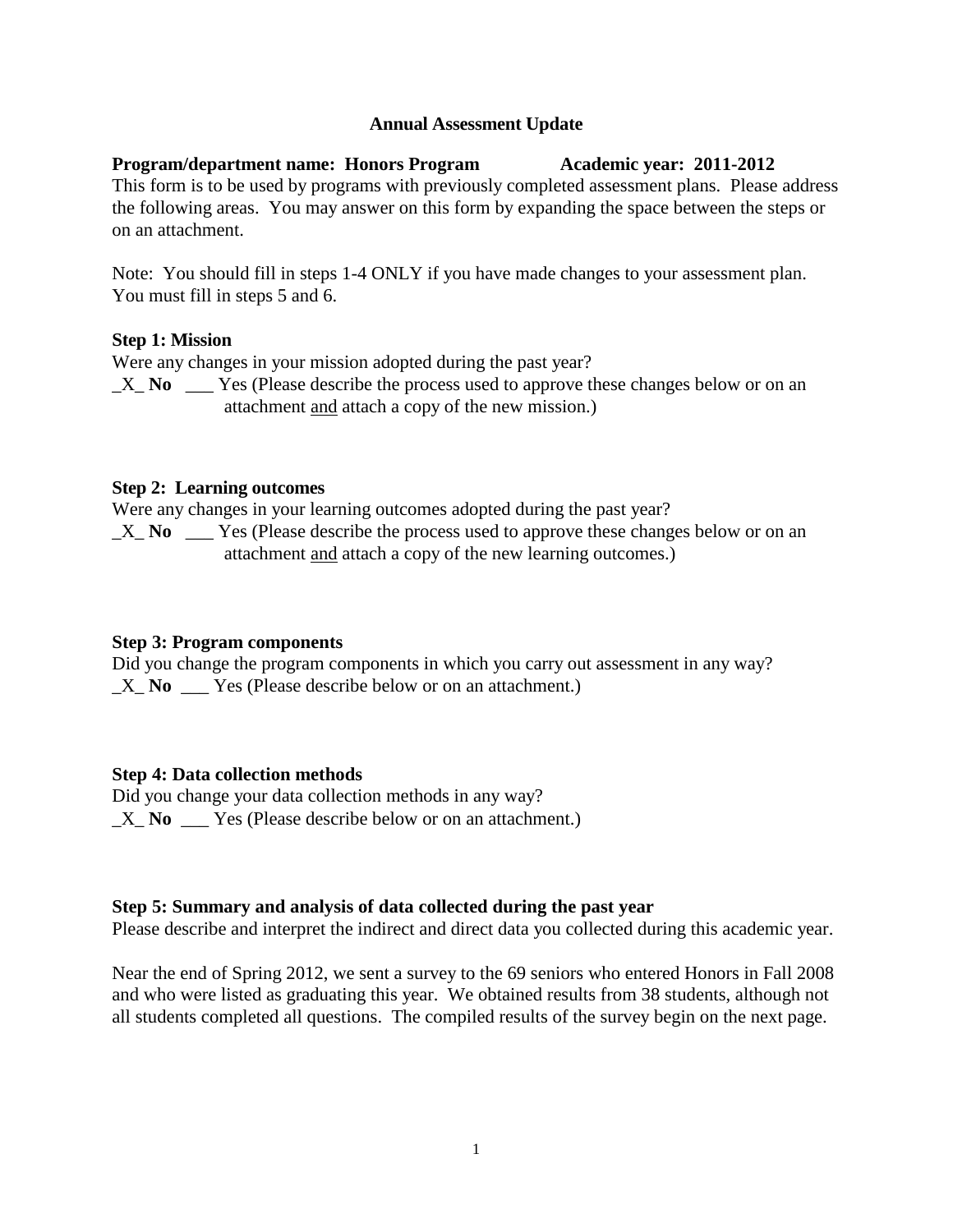**GRADUATING SENIORS -- HONORS PROGAM EVALUATION - RESULTS** You entered the Honors Program in 2008. Please complete the following evaluation, whether you completed the program or not. We highly value your feedback on the program.

Answers from students are shown in blue. **Part I – General**

- 1. **In assessing my overall experience in the Honors Program, I would say that I have been** very dissatisfied 1 2 3 4 5 very satisfied **0 0 7 10 21**
- **2. Among my academic experiences at Albion College I would rate my participation in the Honors Program as**

| one of the very worst 1 2 3 4 5 one of the very best |  |             |  |  |
|------------------------------------------------------|--|-------------|--|--|
|                                                      |  | 2 2 15 10 9 |  |  |

3. **Would you recommend the Honors Program to a qualified incoming first-year student? \_37\_\_\_Yes \_\_1\_\_No**

### **Part II -- Great Issues Classes**

| 4. How many Great Issues courses did you complete? $1 \t 2 \t 3 \t 4 \t > 4$ |  |            |  |
|------------------------------------------------------------------------------|--|------------|--|
|                                                                              |  | 3 5 6 19 4 |  |

- 5. If you did not complete all four Great Issues courses, please indicate why below (number all that apply, with 1 being most important)
	- $\frac{9}{2}$  Could not fit into schedule  $\frac{8}{2}$  Was not interested in the subjects
	- \_2\_\_\_ Not enough choices \_\_6\_\_ Not enough time to complete

\_\_\_\_ GPA fell below level required to remain in Honors

6. **I greatly benefitted from taking Honors classes instead of the traditional core classes.**

| strongly disagree |  |  | strongly agree |
|-------------------|--|--|----------------|
|                   |  |  |                |

7. **In comparison to my regular classes, my Great Issues classes:**

| a. utilized many more unique or creative approaches to presenting material. |  |  |                    |
|-----------------------------------------------------------------------------|--|--|--------------------|
| strongly disagree $1 \t 2 \t 3$                                             |  |  | 4 5 strongly agree |
|                                                                             |  |  |                    |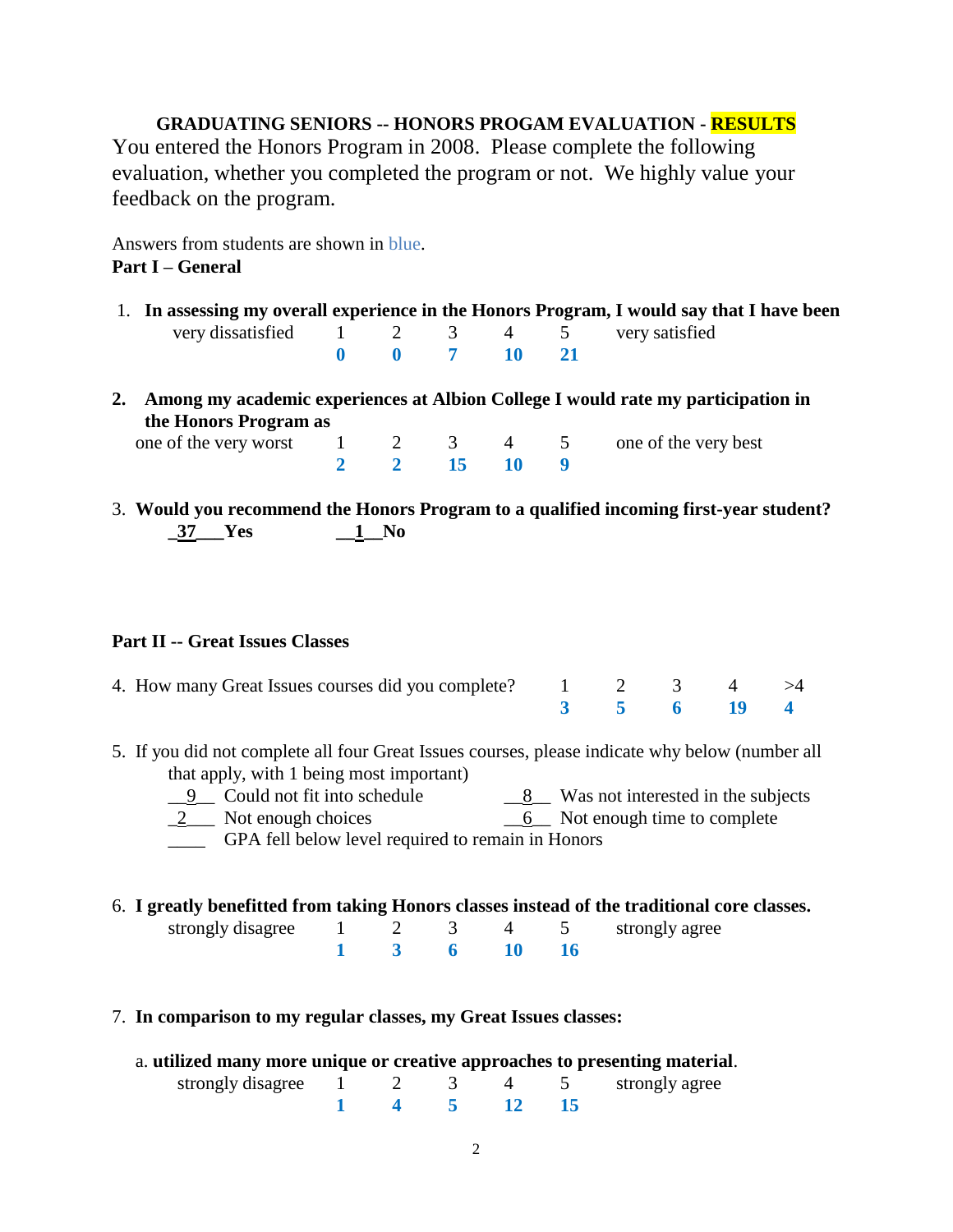| $1 \quad 2 \quad 3$<br>strongly disagree<br>5 <sup>5</sup><br>4 | strongly agree       |
|-----------------------------------------------------------------|----------------------|
| 3<br><b>12</b><br>15<br>6                                       |                      |
| 8. In general, my Honors classes were:                          |                      |
| a. in terms of the breadth of the material covered,             |                      |
| much too narrow<br>just right                                   | much too broad       |
| 3                                                               | 5                    |
| 28                                                              |                      |
| b. in terms of the readings and course load,                    |                      |
| just right<br>much too easy                                     | much too challenging |
|                                                                 |                      |
| 22                                                              |                      |
| c. in terms of the grading standards used,                      |                      |
| just right<br>much too generous                                 | much too tough       |
| 3                                                               |                      |
|                                                                 |                      |

b. **encouraged me to take much more unique or creative approaches to addressing the** 

#### **Part III -- Honors Program Advising**

| <b>9.</b> How would you rate the information and advising you received regarding Honors |  |  |             |
|-----------------------------------------------------------------------------------------|--|--|-------------|
| Program academic requirements?                                                          |  |  |             |
| very poor                                                                               |  |  | 5 excellent |
|                                                                                         |  |  |             |

# **Part IV -- Honors Thesis**

 **material.**

|  | 10. Did you Complete: a) an Honors Program thesis 19 ? |  |
|--|--------------------------------------------------------|--|
|  | b) a Doportmontal Honora thosis 5                      |  |

- b) a Departmental Honors thesis $\underline{5}$
- c) neither  $11 \t$ ?

If you did **NOT** write a thesis, please check one or more reasons:

 $\frac{2}{2}$  Not able to complete honors classes so no sense writing thesis

- $\boxed{1}$  Did not have a subject
- \_\_5\_\_ Too busy with Academics, Sports, Social, Extra-curricular commitments
- \_\_2\_\_ Could not find a Committee/supervisor
- \_\_3\_\_ Lost sense of involvement in program
- \_\_1\_\_ GPA fell below level required to remain in Honors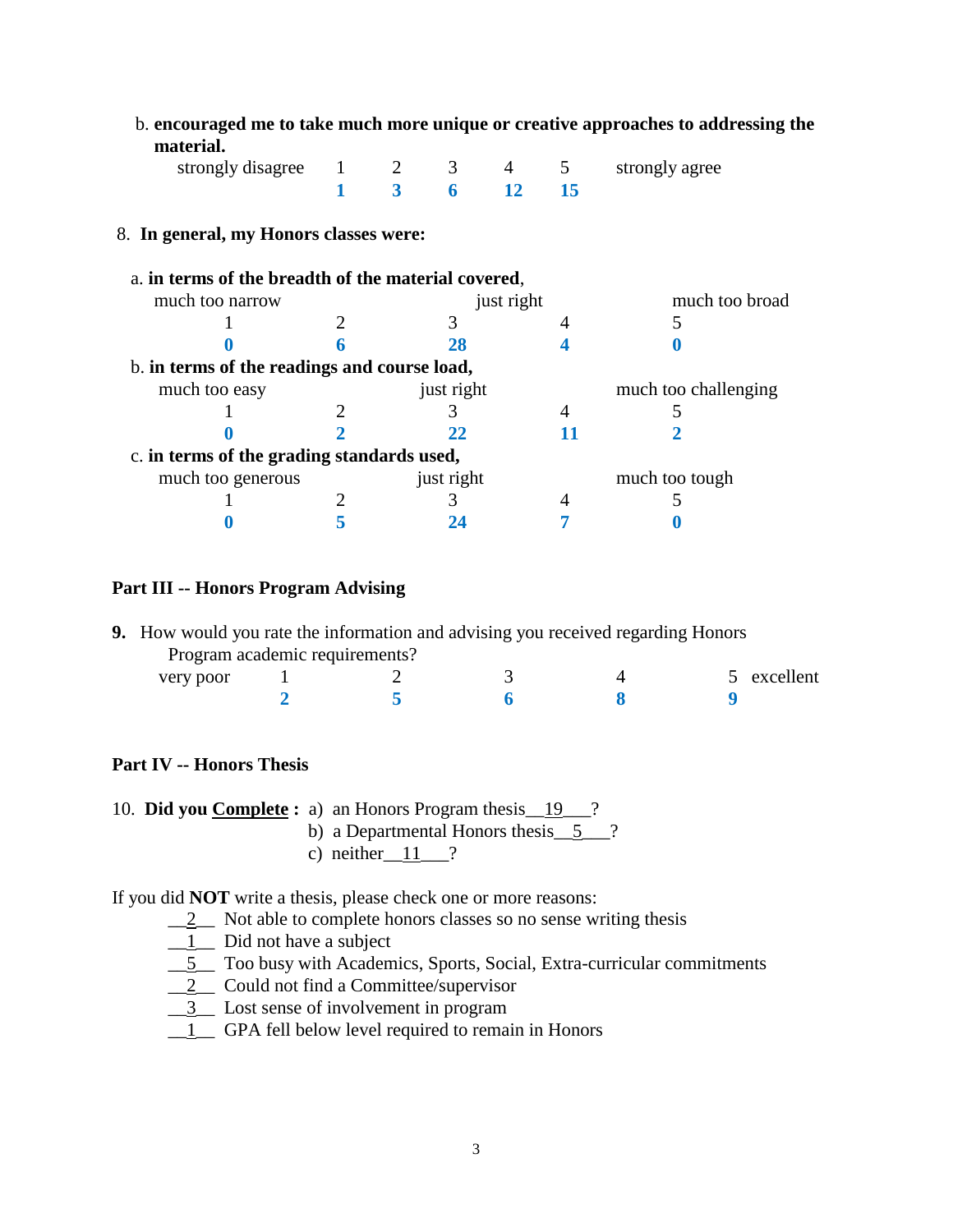If you DID write a thesis please answer the following three questions.

| 11. The information and guidance that I received about how to begin the thesis process were: |  |           |             |
|----------------------------------------------------------------------------------------------|--|-----------|-------------|
| very poor                                                                                    |  |           | 5 excellent |
|                                                                                              |  | 10        |             |
| 12. Was it difficult to find a committee and a Thesis advisor:                               |  | $YES - 2$ | $NO - 21$   |
| 13. The working relationship between me and my thesis committee was:                         |  |           |             |
| very poor                                                                                    |  |           | excellent   |
|                                                                                              |  |           | 10          |
| 14. As an educational experience, writing the thesis proved to be:                           |  |           |             |
| very poor                                                                                    |  |           | excellent   |
|                                                                                              |  |           | 19          |

### **Part V**

**Briefly describe the most positive experience(s) that you have had in the Honors Program.** Many different answers were given, ranging from academic (favorite courses, thesis work, class discussions) to social (Honors Council, Midnight dessert, Honors retreat, ski trip). As usual, several students mentioned the help that Renee Kreger provides Honors students.

### **If you dropped out or were considering dropping out of the Honors Program, indicate your reasons.**

- \_6\_\_\_ Not able to complete honors classes
- $\frac{3}{2}$  Did not have a subject for a thesis
- \_3\_\_\_ Too busy with Academics, Sports, Social, Extra-curricular commitments
- 2\_\_\_ Could not find a Committee/supervisor
- \_3\_\_\_ Lost sense of involvement in program

**If you were going to improve the Honors Program, in what areas would you make changes? Do you feel the program is too big, not exclusive enough, classes too crowded? Would you like to see more Extra-Curricular activities such as speakers, common readings, author visits, or other items?**

\_11\_\_\_Great Issues Courses

\_4\_\_\_Professors

\_1\_\_\_Grading Policies (*for example, would you prefer exams or quizzes?*)

9 Advising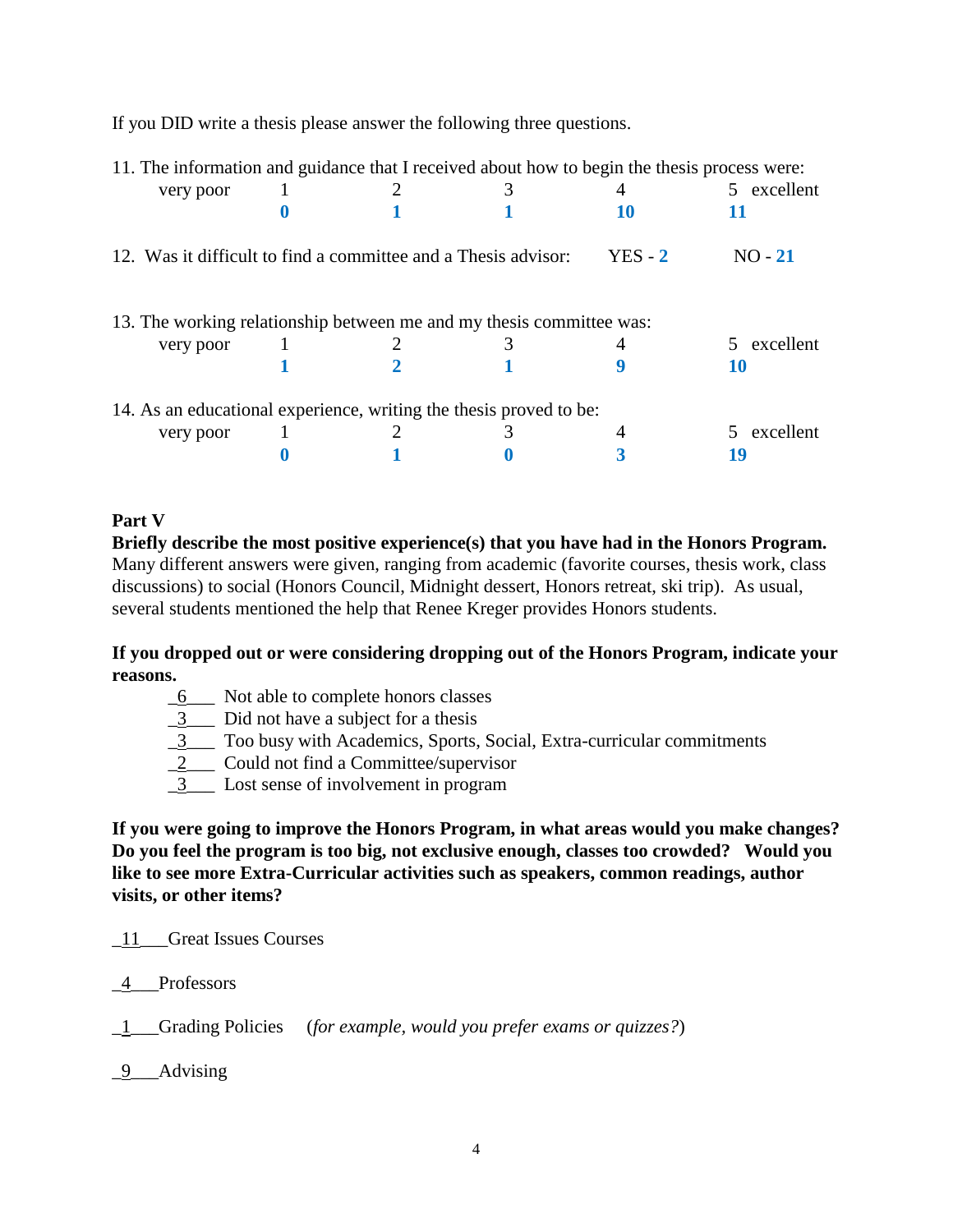- \_11\_\_\_Thesis Direction
- \_7\_\_\_Social Programming
- $2$  Other:

## **What are your plans for next year? Will you be attending graduate school, seeking immediate employment, etc.? Please be as specific as possible.**

### **Received 27 responses**

Graduate school – 8 (history – 2, molecular biology – 2, psychology – 2, communication studies, geology) Medical school – 3 (UM, MSU, St. Kitts) Law school  $-1$  (Boston Univ.) Employment /internship  $-2$  (PR firm, marketing firm) Student teaching in Fall  $2012 - 3$ Planning to work for one or more years before applying to professional/grad school  $-7$ Waiting to hear about school, internship, or employment  $-3$ 

In addition to the numerical scores, students had the opportunity to comment on many questions in the survey. Most students were very positive about Honors, including the seminars. The lowest average scores were for item 9, about advising that Honors students received. Several students wrote that they would have liked more specific advising about Honors seminars (some claimed to not know that HSP seminars counted for Modes of Inquiry), finding a thesis topic, and selecting a thesis advisor and committee.

### **Step 6: Use of the data**

Please describe how you used assessment data in this academic year, including any changes you have made or plan to make to your program as a result of assessment.

No changes were made in the Honors Program in 2011-2012 as a result of assessment.

For 2012-2013, we have convened a "full-strength" Honors Committee, with at least one faculty member from each division in addition to the Director and Associate Director. The members of the Honors Committee and the Honors Coordinator will share and discuss the information from the senior survey as well as some other items to make the program work better for our students.

One concern we have is that the percentage of students who complete the program and graduate with Albion College Honors has declined over the past few years (determined as number completing the program relative to number of students who entered the program and graduated from Albion College; 47% of those graduating in 2008, 42% in 2009, 44% in 2010, 31% in 2011, and 33% in 2012). There are several reasons why students do not complete the program,